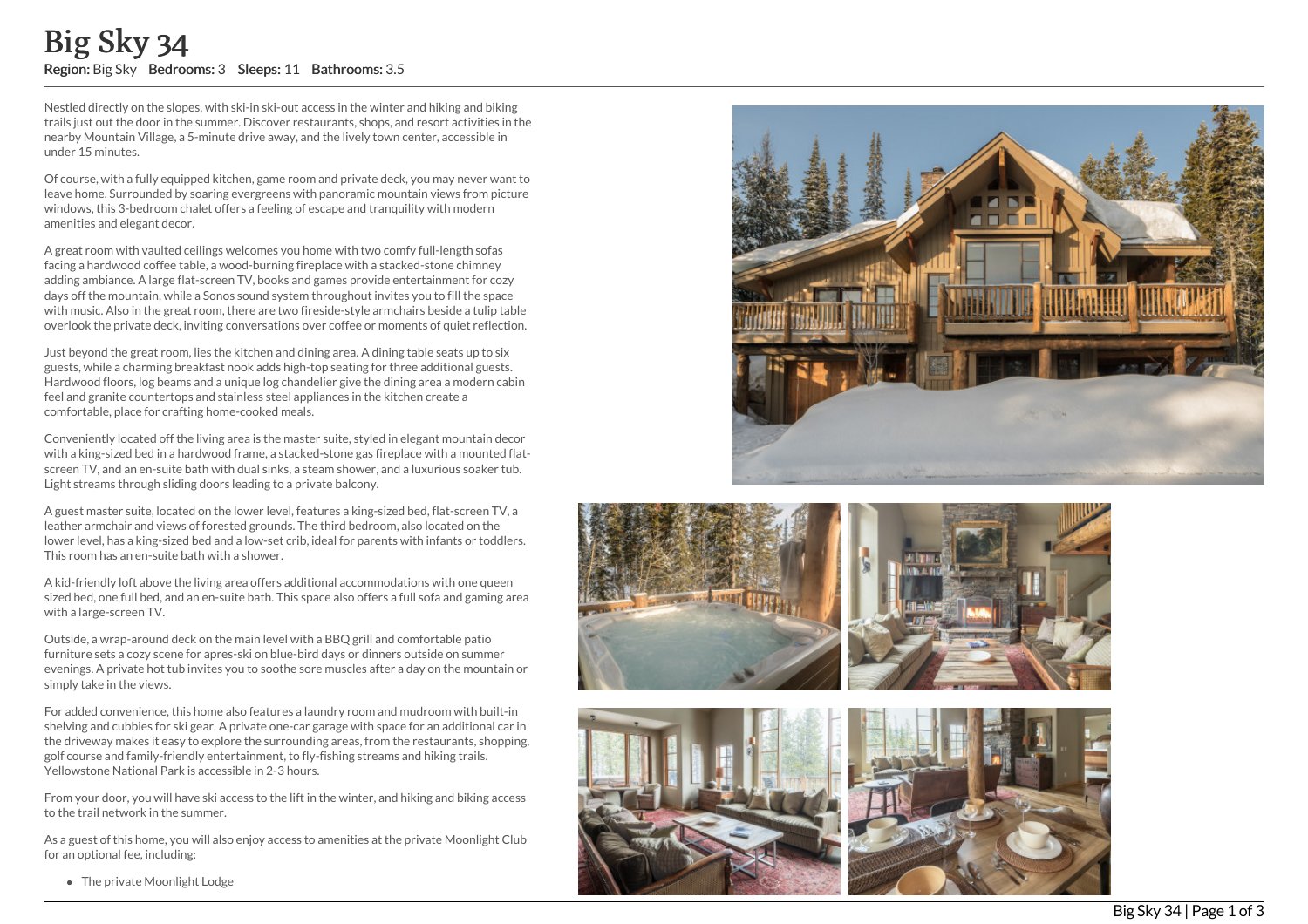- Fitness center
- Outdoor pool and hot tub
- Four-season outdoor activity center

Early season ski-in/ski-out access begins in early December